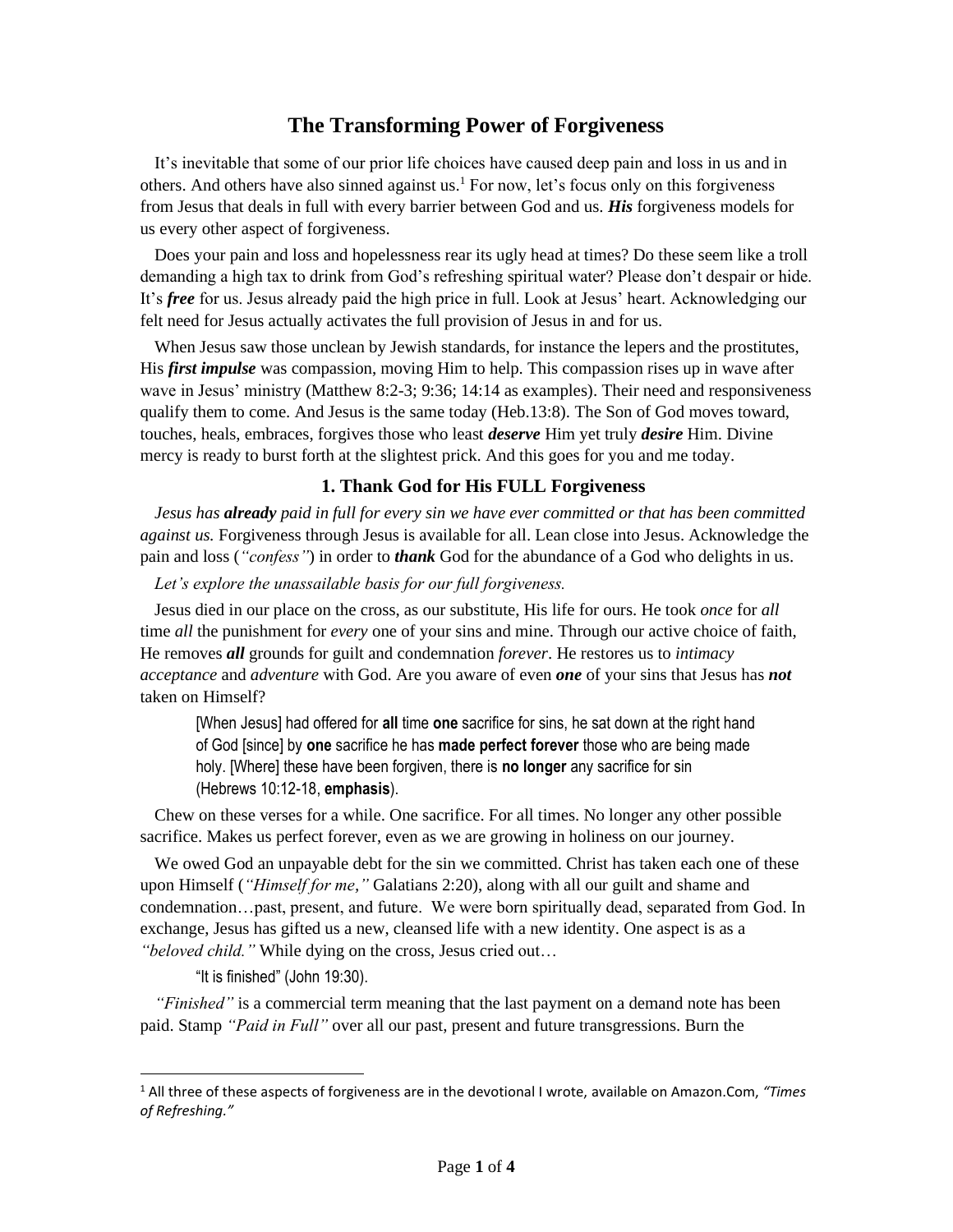mortgage for the debt we owed because we violated God's love and trust, justice and holiness. *We are now free indeed!* Drink deeply of His river of delights (Ps 36:8)!

Yes, Jesus released us from the debt we owed God. It's all wiped out. Yet He invites us into more, much more. Jesus took sin's high cost on Himself (past, present and future sins), paid the debt *we* owed *in full*, and brought this toxic waste to the cross. The death of Christ is the only place in the universe where this debt against the Father's love could be paid in full. I look at Jesus' cross as a great spiritual toxic waste dump. Only the Creator could pay in full for creation's sins against Him. Only the perfect man Jesus could die for other men and women.

So all authentic forgiveness is based on Christ's merit and works, not on anything we do, thank God. The Father, Son and Spirit yearn for a deepening relationship with His treasured children. He therefore provides a sure way to remove the barriers and open the way into full *acceptance*. Any other view of our good God is a false image.

Through faith in Christ, we are so fully and finally forgiven that the Bible pushes language to its limits to describe this blessing. God's mercy has thoroughly removed from us the stain of guilt and shame, condemnation and judgment. His grace (His action-love) restores us to *"life to the full,"* launching us on a purposeful *adventure* with Him.

When we receive Jesus by faith, our choice shatters the vice-like hold that condemnation's *"cousins,"* guilt and shame, had exerted to block us from embracing God's loving initiative. Have you run across any of guilt/shame's other "cousins," self-loathing, fear of judgment, prejudice or favoritism? Or the opposite, lethargy towards God?

There is therefore now no condemnation to those who are in Christ Jesus (Romans 8:1).

"As far as the east is from the west, so far has he removed our transgressions from us" (Psalm 103:12).

*How far is the east from the west?* Stop and think how far our sins have been removed from us, please. If you travel due north from any point on earth, eventually you will cross over the North Pole and begin to go south. If you journey continuously east, however, you will never reach west. *What's God saying?*

Our sins are removed an infinite distance from us. At the cross, Jesus made full and final provision for our sins. *He paid in full the debt we owed the Father.* All this leads to our full *acceptance* in Christ and free access into our Father's presence. How forgiven are we through faith in Christ? Be amazed at these few word-pictures from Scripture.

- 1. *My sins* are removed from me as far as the east is from the west (Ps. 103:12).
- 2. *My sins* are hidden behind God's back where He cannot see them (Is. 38:17b).
- 3. *My sins* are made as white as newly fallen snow and freshly sheared wool (Is. 1:18).
- 4. *My sins* are totally blotted from the record (Is. 43:25).
- 5. My sins have disappeared like the morning mist is dissipated by the first warm rays of the sunrise (Is. 44:22).
- 6. *My sins* are not to be found, even after a worldwide search by God and His friends (Jer. 50:20).
- 7. *My sins* have been hurled into the deepest sea and God has posted a *"No Fish'n"* sign (Micah 7:19).

*Which one of these penetrate most deeply into your heart today?*

*Are you convinced that Jesus already* paid in full for every last one of your sins. *Thank Him!*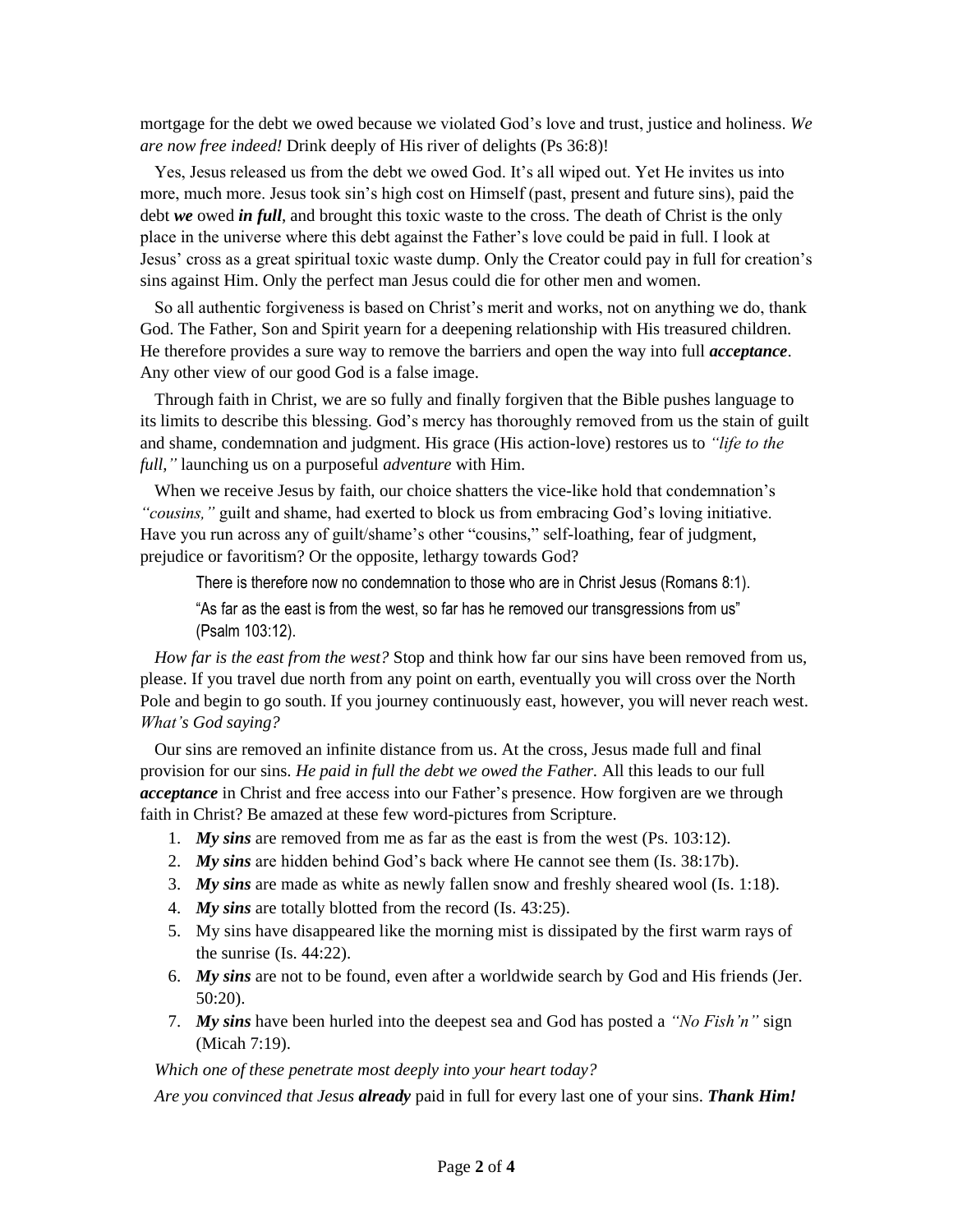## **2. Ask Forgiveness from Those who You Sinned Against**

Our intimate relationship with the Father, Son and Spirit will be attacked by all kinds of deceit and lies. And if we join the Accuser in hammering ourselves or others, we experience the same counterfeit "evidence" of bondage today as we did in our past life. We forfeit God's gift of daily, *experienced* freedom through the obedience of faith, even though God has unshackled us from sin.

They overcame [Satan] by the blood of the Lamb and by the word of their testimony; they did not love their lives so much as to shrink from death (Revelation 12:11-12).

The devil or Satan is called the *"accuser of God's people"* (Revelations 12:10b). *Guess why?* Accusing Christians is a large part of the daily job description for his henchman…and they do it well. So, when we accuse *ourselves*, and hang on to the past without asking God and others for forgiveness, we join with our enemy, Satan. Stop it! Believe God that our life is now Jesus' life and His history ours. Don't ignore or stuff. Don't cauterize the wound. We overcome attack:

- *1. With the power of the blood of Jesus bringing forgiveness,*
- *2. With our verbal affirmation of God's faithful care, including forgiving every sin, and*
- *3. With the sweet surrender of our wholehearted allegiance to God (Revelation 12:10b).*

*When I sin against another on my journey of life, how do I respond?* 

*Keep short accounts! God fully & forever forgives me through faith in Christ…*

- ...So I fully embrace God's forgiveness for me...
- …And I ask both God and others for forgiveness when I sin against them….

All sin is first and foremost against God. Rush to God and thank Him that the power of the blood of Christ has cleansed us. Do it quickly. Confess and ask God for forgiveness, *always* (1 John 1:9). Even though God has forgiven that sin, when we confess, we acknowledge that we also see this as sin, like God does (the meaning of *"confess"*).

Go, ask forgiveness of the person we sinned against, unless to go may in some way injure them or others. *As Christ* has forgiven us, releasing us from our debt, *so we* ask forgiveness of those we sin against. Don't ignore it, brush it off, or minimize our sin. Own all ours yet *only* our part in the event. That's what we are responsible for.

## **Forgive from our Heart Those who Sinned Against us**

Some Christians have tolerated living in *guilt* and *shame* and *condemnation* for so long that they embrace these familiar "friends" instead of truth. The enemy's helpers are like rats gorging on the garbage of our false *guilt* and *shame*, condemnation and judgment*.*

Jesus already paid for all those sins against you on the cross when He dealt with the penalty for sin. We carry God's *authority* to be "garbage collectors," removing all the trash from our spiritual house, closing any entryway into our lives and refurnishing. You are the gatekeeper of your own heart. Send your garbage to the spiritual dumpster, the cross of Christ, the great sin incinerator. Then refurnish the house with what's of Christ.

This means I *fully forgive* from my heart all who sin *against me*, releasing the supernatural power of forgiveness. How we forgive others also reveals how deeply we understand and embrace our *own* forgiveness from the Lord. If we have *fully* grasped God's forgiveness for us for failing and falling, now we can forgive just about everyone else. If we have *not* embraced God's forgiveness for ourselves, we are likely to pass along to others the same self-judgment, shame and futility we feel.